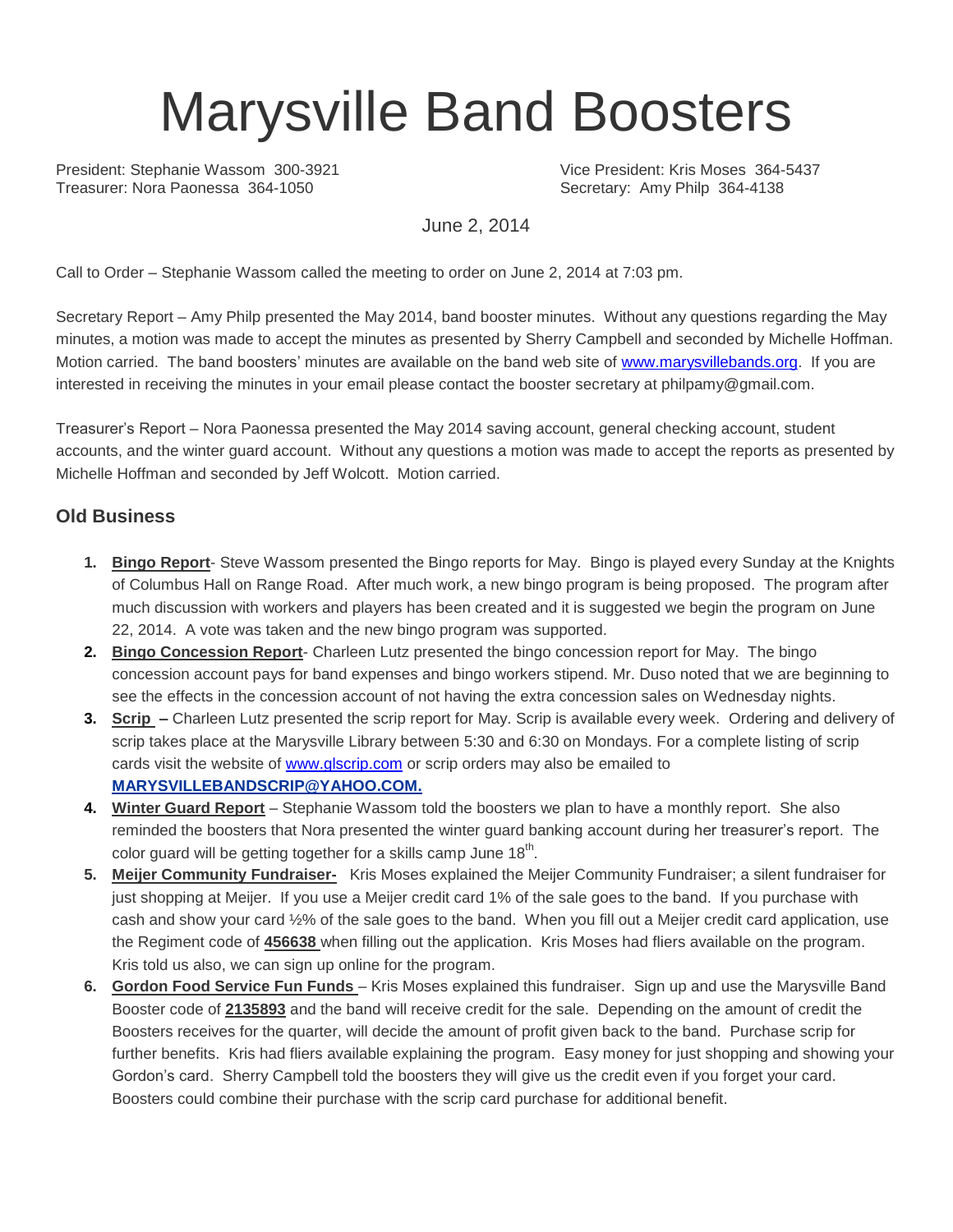- **7. Goodsearch.com** Nora Paonessa explained the program for [www.goodsearch.com](http://www.goodsearch.com/) and [www.goodshop.com](http://www.goodshop.com/) . Use [www.goodsearch.com](http://www.goodsearch.com/) for your search engine and the band receives a penny for every search. Use [www.goodshop.com](http://www.goodshop.com/) for your shopping and the band will receive a percentage of your purchases. Use Marysville Viking Regiment on the tool bar.
- **8. Wally's Supermarket** Jim Harris reported that Wally's Supermarket will issue the days of Thursday, Friday, and Saturday for June and July to be credited to the Marysville Bands. This fundraiser works by shopping at Wally's Supermarket turn in the band flier at the register and Wally will donate 5% of the sale to the band boosters. Check the website for Wally's Supermarket flier.
- **9. Lincoln Ford Driven to Give Fundraiser** Stephanie Wassom told the boosters it is being suggested that on the day of the all-day band camp we host a Lincoln Ford Driven to Give Fundraiser. For any person over 18 years old that takes a test drive of a Lincoln or Ford the band would receive a \$20 donation. Details are being worked on for this fundraiser. Check in the band website for more information.
- **10. Student Accounts** Linda Sikora told the boosters that student account statements are available. See Linda if there is any questions regarding your child's account. Statements will also be available at the middle school spring concert.

#### **New Business**

- 1 **Jimmy's Frozen Custard** Kris Moses told the boosters that Jimmy's Frozen Custard offers a fundraiser for local nonprofits. A date of Monday August 11 has been chosen and on that date between 5 – 8 p.m., 20% of the proceeds will be donated back to the Marysville bands. During this fundraiser the discount card cannot be used.
- 2 **Spaghetti Dinner** Stephanie Wassom told the boosters Lisa Novy will be co-chairing the event. This is a good fundraiser that helps the entire band program. Homecoming is September 19, 2014; three shifts of volunteers will be needed. The regiment and freshmen bands will perform in the stands that evening. Volunteers will be out in plenty of time to watch the game and listen to the bands. More details will follow.
- 3 **DTE Energy Grant** Stephanie Wassom wanted to remind the boosters, that DTE gives a donation in their employees name for volunteering their time. In the past DTE employees have earned a grant for the band by helping with the spaghetti dinner and/or bowling fundraiser. If you know of someone that works for DTE encourage them to consider this program.
- 4 **Pop Bottle Return** Stephanie Wassom informed the boosters that we will have a bottle drive again on August 23<sup>rd</sup>. This date has been chosen to coincide with the all-day regiment band camp. Bottles can be dropped off in the bus loop. Volunteers will be needed that day. See Stephanie.
- 5 **Mum Sale** Rochelle Fischer informed the boosters that the mum sale will begin on August 23<sup>rd</sup>. Order forms will be handed out that day and on the first day of school.
- 6 **Chase Bank Volunteer Hours** Lisa/ Anne reminded the boosters that Chase Bank also has a volunteer program to donate back to the band. If you are a Chase employee ask at your bank for more details or see Anne Lashbrook.
- 7 **New Viking Regiment Camp visitation** On June 12 a group plans to visit the new camp location in Clarkston. Details will be worked out so chaperones and senior students can see the camp before August. Phone calls will be made when details have been determined. Question: Will there be a new packing list? Mr. Duso said a new list will be created. Currently we know there will not be a need for a fan, pillow, or linens. Seniors will get the air conditioned rooms.
- 8 **Cookie Dough Delivery** Stephanie Wassom told the boosters that the cookie dough delivery will be November 11<sup>th</sup>. Please put it on your calendar.